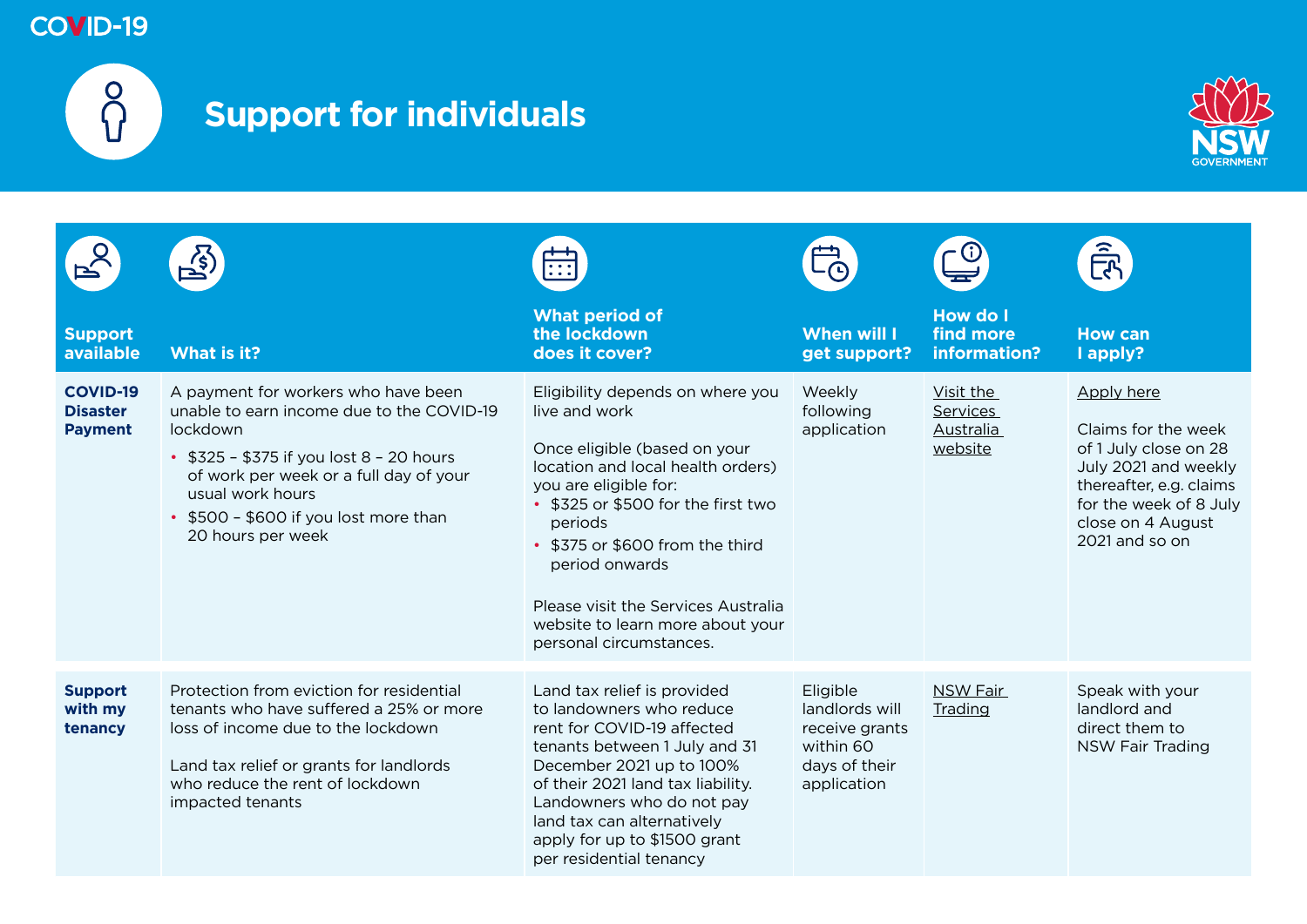

# **Support for individuals**



|                                                            |                                                                                                                                                                                                                                                                              | $\overline{\bullet}$ $\overline{\bullet}$ $\overline{\bullet}$                                                                                                                                                                                                                 |                                                                                          |                                                                                                                                                                                                | <u>हैं</u><br>रि                                                                                                    |
|------------------------------------------------------------|------------------------------------------------------------------------------------------------------------------------------------------------------------------------------------------------------------------------------------------------------------------------------|--------------------------------------------------------------------------------------------------------------------------------------------------------------------------------------------------------------------------------------------------------------------------------|------------------------------------------------------------------------------------------|------------------------------------------------------------------------------------------------------------------------------------------------------------------------------------------------|---------------------------------------------------------------------------------------------------------------------|
| <b>Support</b><br>available                                | What is it?                                                                                                                                                                                                                                                                  | <b>What period of</b><br>the lockdown does<br>it cover?                                                                                                                                                                                                                        | When will I get<br>support?                                                              | How do I<br>find more<br>information?                                                                                                                                                          | How can I apply?                                                                                                    |
| <b>Temporary</b><br><b>Accommodation</b><br><b>Support</b> | Providing temporary accommodation,<br>meals and referrals for support for<br>homeless people.                                                                                                                                                                                | Rough sleepers will<br>be provided with<br>accommodation to<br>the end of lockdown.<br>Other homeless<br>people will get an<br>initial 7 days of<br>accommodation.<br>Accommodation may<br>be extended beyond<br>the 7 days for people<br>who are actively<br>seeking housing. | When you<br>call you will<br>be directed<br>to available<br>accommodation<br>immediately | Link2home is<br>the state-wide<br>homelessness<br>information and<br>referral telephone<br>service, or Ask<br>Izzy is a search<br>tool to help<br>people find<br>accommodation<br>and support. | Call Link2Home on<br>1800 152 152 at any<br>time, on any day of the<br>week                                         |
| <b>Mental Health</b><br><b>Support</b>                     | An increase in counselling services for<br>those experiencing hardship during<br>lockdown:<br>• Increased Lifeline counselling services<br>• Free 24-hour support for people in<br>isolation<br>• Counselling for parents suffering from<br>perinatal depression and anxiety | The extra services will<br>be available through<br>the lockdown period<br>and beyond, ensuring<br>you are supported<br>through these<br>challenging times                                                                                                                      | Immediately                                                                              | Visit the following<br>websites:<br>• Lifeline<br>• BeyondBlue<br>• Gidget<br>Foundation<br>• Sonder                                                                                           | Call:<br>• Lifeline Australia on<br>13 11 14<br>• Kidshelpline on<br>1800 55 1800<br>Beyond Blue on<br>1300 22 4636 |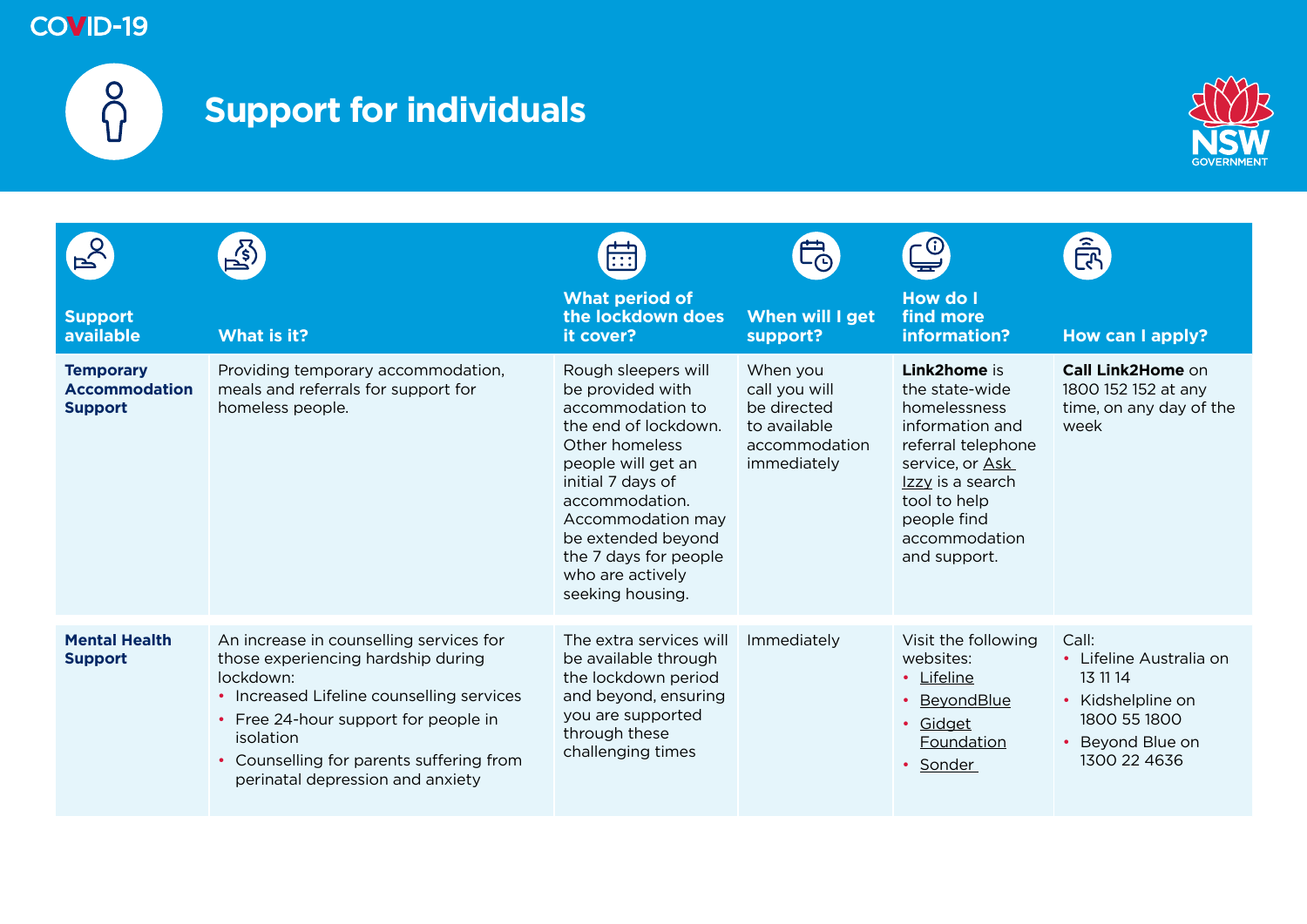

## **Support for micro-businesses (including sole traders) and non-profits**

To be eligible your business or organisation must have a turnover between \$30,000 and \$75,000 per year, and your revenue has declined by 30% or more



|                                                 | $\overrightarrow{\mathcal{Z}}$                                                                                                                                                                                 | <b>THE</b>                                                                                                                                                                                                     |                                   |                                                                                                     | <u>हैं</u><br>रि                                                                                                                                                                                                  |
|-------------------------------------------------|----------------------------------------------------------------------------------------------------------------------------------------------------------------------------------------------------------------|----------------------------------------------------------------------------------------------------------------------------------------------------------------------------------------------------------------|-----------------------------------|-----------------------------------------------------------------------------------------------------|-------------------------------------------------------------------------------------------------------------------------------------------------------------------------------------------------------------------|
| <b>Support available</b>                        | What is it?                                                                                                                                                                                                    | <b>What period of</b><br>the lockdown<br>does it cover?                                                                                                                                                        | When will I<br>get support?       | <b>How do I</b><br>find more<br>information?                                                        | How can I apply?                                                                                                                                                                                                  |
| <b>COVID-19 Micro</b><br><b>Business Grants</b> | Fortnightly tax-free grant of \$1,500                                                                                                                                                                          | From 26 June                                                                                                                                                                                                   | Payments start<br>late July 2021. | <b>Service NSW</b>                                                                                  | Applications open in late July on<br>the Service NSW website.<br>If you are a sole trader, you are not<br>eligible for BOTH the NSW COVID-19<br>Micro Business Grant and the<br><b>COVID-19 Disaster Payment.</b> |
| <b>Support with</b><br>my tenancy               | Landlords can't evict retail<br>or commercial tenancies<br>without mediation.<br>Land tax relief for landlords who<br>reduce the rent for impacted tenants,<br>up to 100% of their 2021 land<br>tax liability. | These protections<br>will last for the<br>whole lockdown.<br>Land tax relief<br>is provided to<br>landowners who<br>reduce rent for<br>COVID-19 affected<br>tenants between<br>1 July and 31<br>December 2021. |                                   | Contact the<br>office of the<br><b>Small Business</b><br>Commissioner<br>for mediation<br>services. | Apply for mediation<br>support here                                                                                                                                                                               |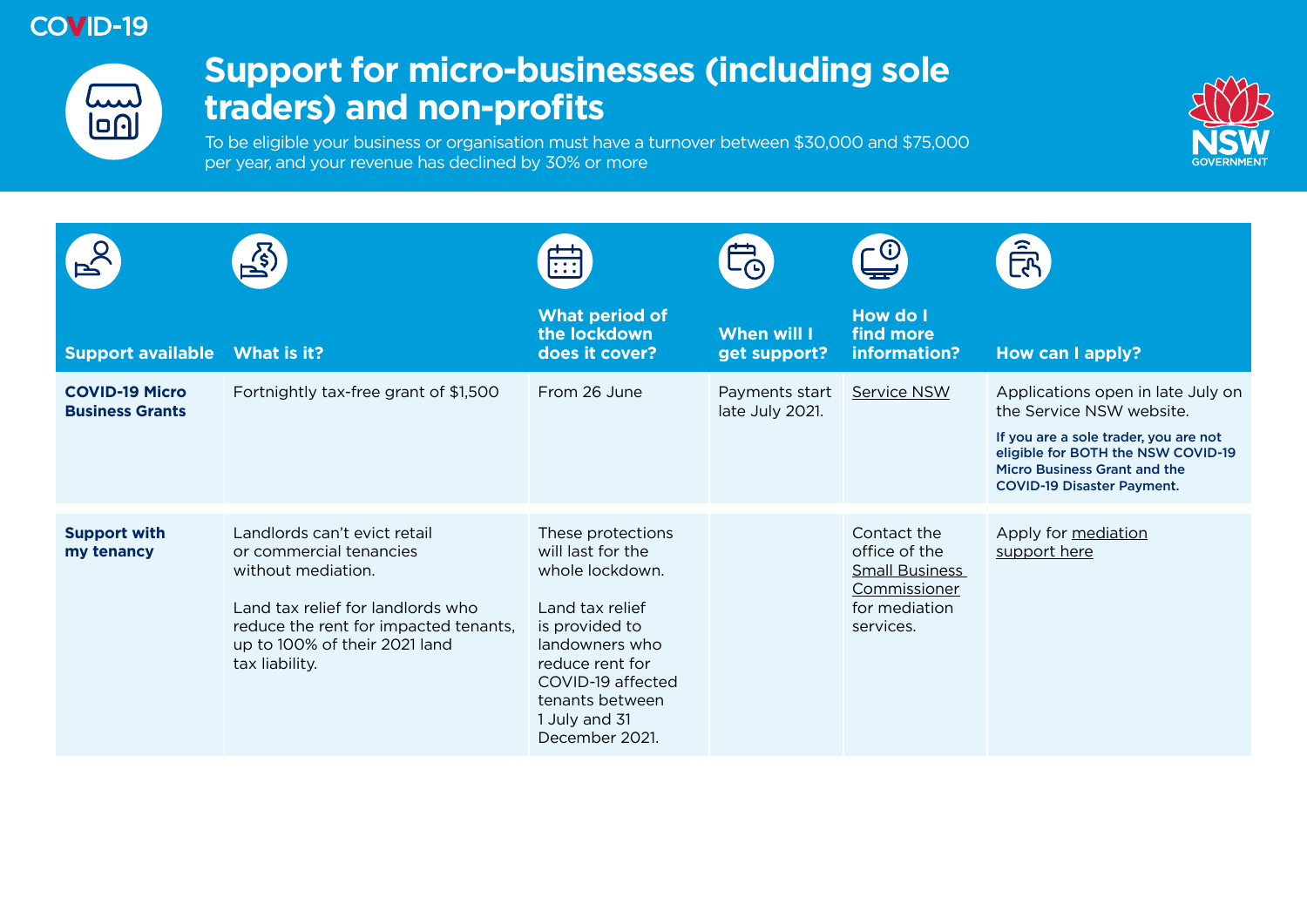

# **Support for small to medium businesses (including sole traders) and non-profits**

For businesses or organisations with annual turnover of more than \$75,000 for which revenue has declined by 30% or more due to the lockdown



|                                                     | $\mathbb{E}^{(n)}$                                                                                                                                                                                                                                                                                                                                                                                                                                               | 曲                                                       | 的                                           |                                              | <u>हिप</u>                                                       |
|-----------------------------------------------------|------------------------------------------------------------------------------------------------------------------------------------------------------------------------------------------------------------------------------------------------------------------------------------------------------------------------------------------------------------------------------------------------------------------------------------------------------------------|---------------------------------------------------------|---------------------------------------------|----------------------------------------------|------------------------------------------------------------------|
| <b>Support</b><br>available                         | What is it?                                                                                                                                                                                                                                                                                                                                                                                                                                                      | <b>What period of</b><br>the lockdown does<br>it cover? | <b>When</b><br>will I get<br>support?       | <b>How do I</b><br>find more<br>information? | How can I apply?                                                 |
| <b>COVID-19</b><br><b>Business</b><br><b>Grants</b> | One-off tax-free grant of \$7,500 to \$15,000<br>depending on your business's revenue decline<br>NSW businesses with annual turnover from<br>\$75,000 and up to \$50m, and total annual<br>wages bill below \$10m.<br>Eligible businesses will receive:<br>• \$15,000 for a decline in turnover of 70 per<br>cent, or more<br>• \$10,500 for a decline in turnover of 50 per<br>cent, or more<br>• \$7,500 for a decline in turnover of 30 per<br>cent, or more. | The first three weeks<br>of the lockdown                | Payments<br>start late<br><b>July 2021.</b> | <b>Service NSW</b>                           | Applications open<br>19 July 2021 on the<br>Service NSW website. |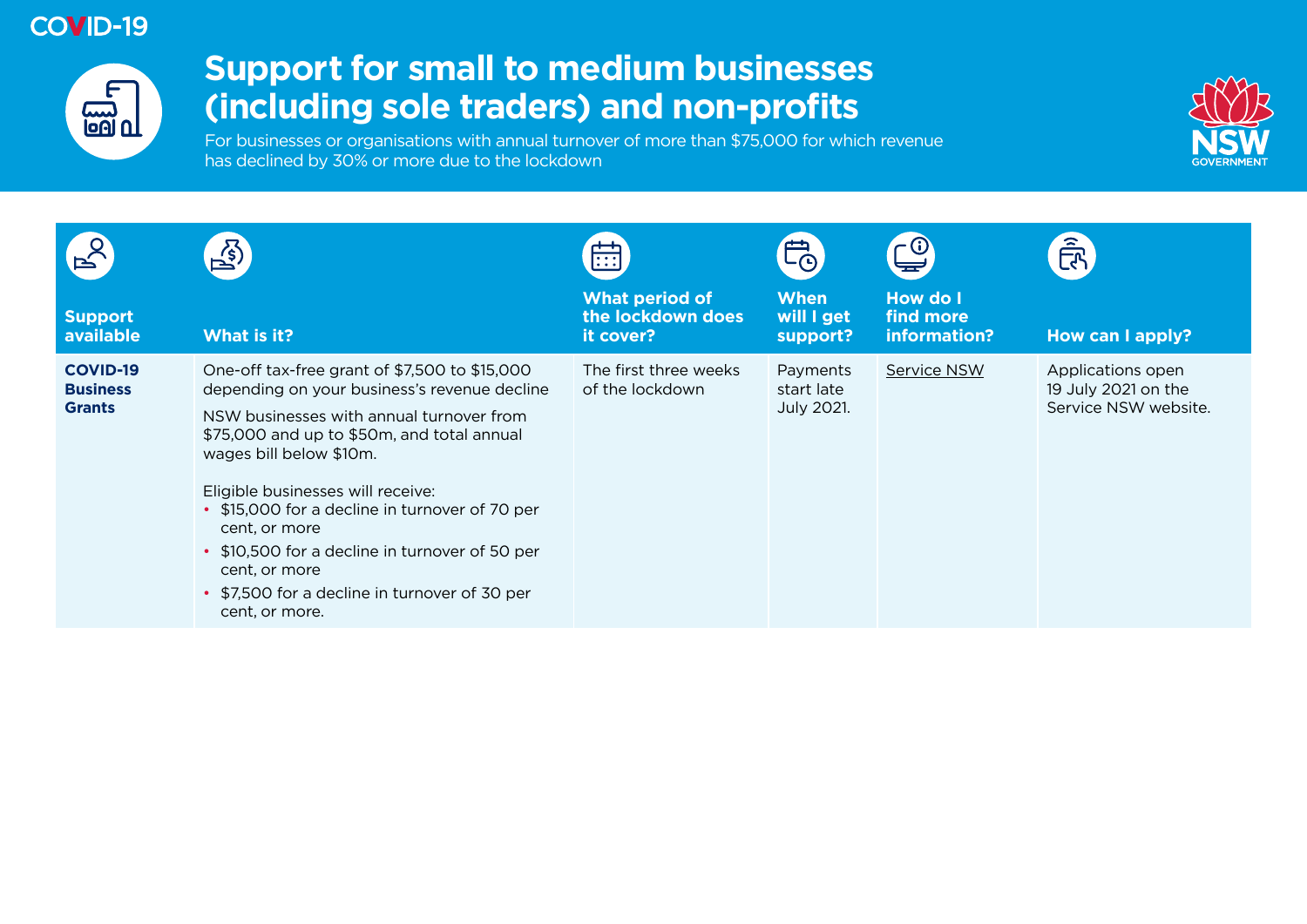

# **Support for small to medium businesses (including sole traders) and non-profits**

For businesses or organisations with annual turnover of more than \$75,000 for which revenue has declined by 30% or more due to the lockdown



|                               | $\mathbf{r}_\mathrm{S}$                                                                                                                                                                                                                                                                                                                                                                                                                                                                                                                         | िः                                                      |                                            |                                              |                                                                             |
|-------------------------------|-------------------------------------------------------------------------------------------------------------------------------------------------------------------------------------------------------------------------------------------------------------------------------------------------------------------------------------------------------------------------------------------------------------------------------------------------------------------------------------------------------------------------------------------------|---------------------------------------------------------|--------------------------------------------|----------------------------------------------|-----------------------------------------------------------------------------|
| <b>Support</b><br>available   | <b>What is it?</b>                                                                                                                                                                                                                                                                                                                                                                                                                                                                                                                              | <b>What period of</b><br>the lockdown does<br>it cover? | <b>When</b><br>will I get<br>support?      | <b>How do I</b><br>find more<br>information? | How can I apply?                                                            |
| <b>JobSaver</b>               | Tax-free payments of 40% of pre-COVID<br>weekly payroll, from \$1,500 to \$10,000 per<br>week (paid fortnightly); \$1,000 weekly for<br>non-employing business<br>Business eligibility requirements:<br>• Have an ABN and operate in NSW<br>• Turnover of more than \$75K and less than<br>\$50 <sub>m</sub><br>• Decline in turnover of 30% or more due to<br>the health orders<br>• Business must maintain their employee<br>headcount from 13 July 2021 for the period<br>for which the business is receiving payments<br>under this scheme. | From 19 July 2021                                       | Payments<br>start late<br><b>July 2021</b> | Service NSW                                  | Expressions of interests<br>from 14 July; applications<br>from 26 July 2021 |
| <b>Payroll tax</b><br>support | • 25% reduction in FY22 payroll tax for<br>eligible businesses<br>• Payroll tax returns for June, July and August<br>2021 deferred until 7 October 2021<br>• 12-month repayment plans for the payroll tax<br>return due in September and deferred payroll<br>tax                                                                                                                                                                                                                                                                                | The full<br>lockdown period                             |                                            | <b>Revenue NSW</b>                           |                                                                             |